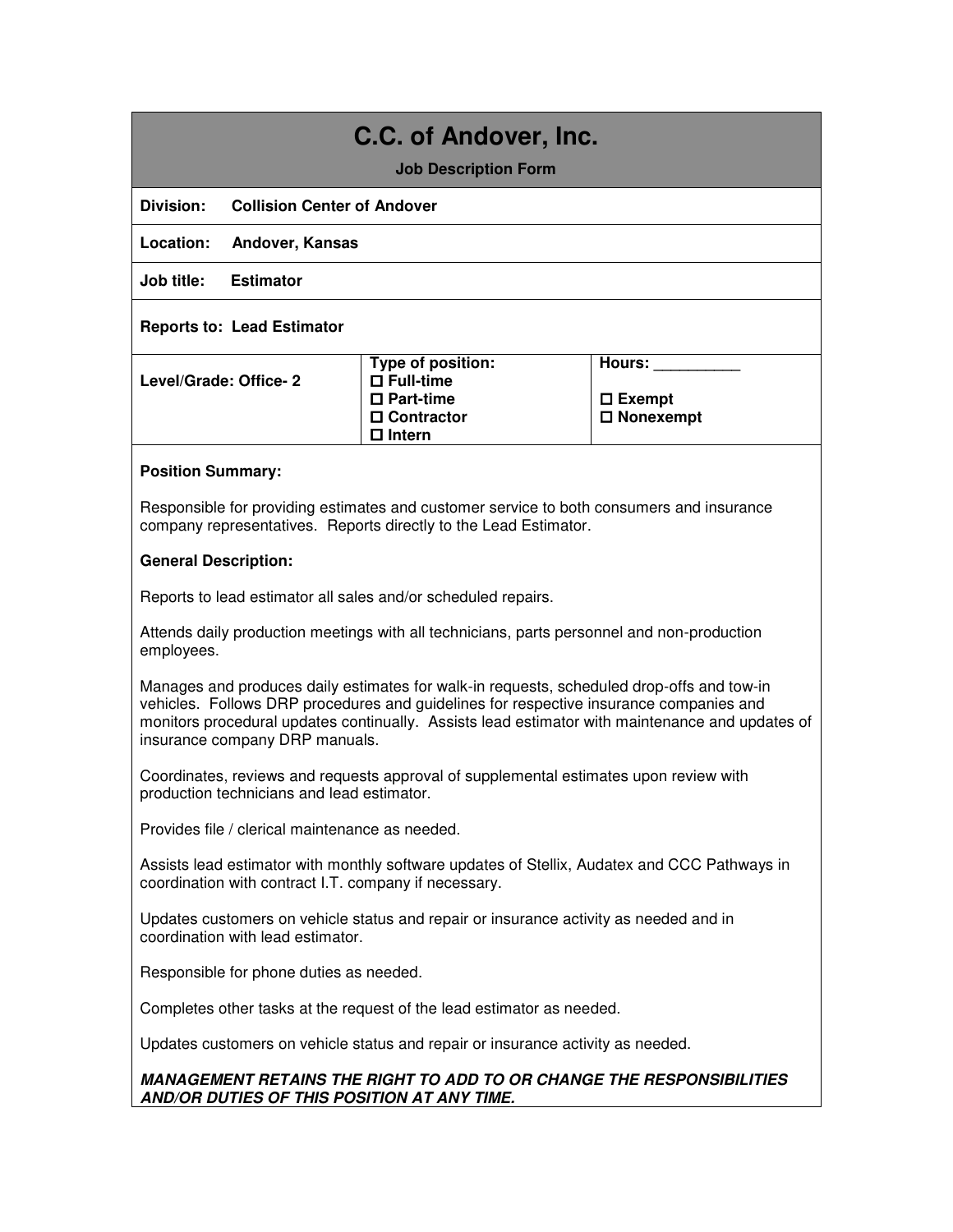# **Authorization(s) without President or Lead Estimator Approval:**

Customer satisfaction / Coupon discounts up to \$100.00 Rental charges for customer satisfaction up to 3 days Parts purchases up to \$2,500.00 per R.O. Sublet purchases up to \$500.00 per R.O. Supplies / Material purchases up to \$250.00 per R.O.

#### **All other purchases, customer discounts or monetary events require approval from President or Lead Estimator**

## **Work qualifications:**

- One or more years automotive estimating and/or automotive management experience
- Familiarity with Audatex, CCC Pathways & Mitchell estimating software
- Ability to utilize body shop management software
- Working knowledge of Microsoft Office Suite, inc. Word and Excel
- Excellent interpersonal, oral and written communication skills
- Able to manage multiple tasks while prioritizing work assignments
- Organized and ability to work with direct supervision

## **Language / Reading Qualifications:**

 Very High- Ability to read, analyze and interpret technical journals, financial reports and legal documents. Ability to respond to common inquiries or complaints from customers. Ability to effectively present information to top management.

#### **Mathematical Skills:**

 Intermediate- Ability to calculate figures and amounts such as discounts, interest, commissions and percentages.

# **Physical Demands:**

- Ability to sit 2/3 of the work day
- Ability to stand up to 2/3 of the work day
- Ability to lift up to 50 pounds
- Ability to see at close vision (clear vision at 20 inches or less)
- Ability to identify and distinguish colors
- Ability to adjust focus (adjust eyes to bring an object into sharper focus)

## **Performance Criteria:**

- Sales Volume
- Customer satisfaction
- Proper (R.O.) file management and accuracy
- Intrapersonal insurance representative relationships
- Effective time management

# **Education Requirements**

• High school diploma or GED